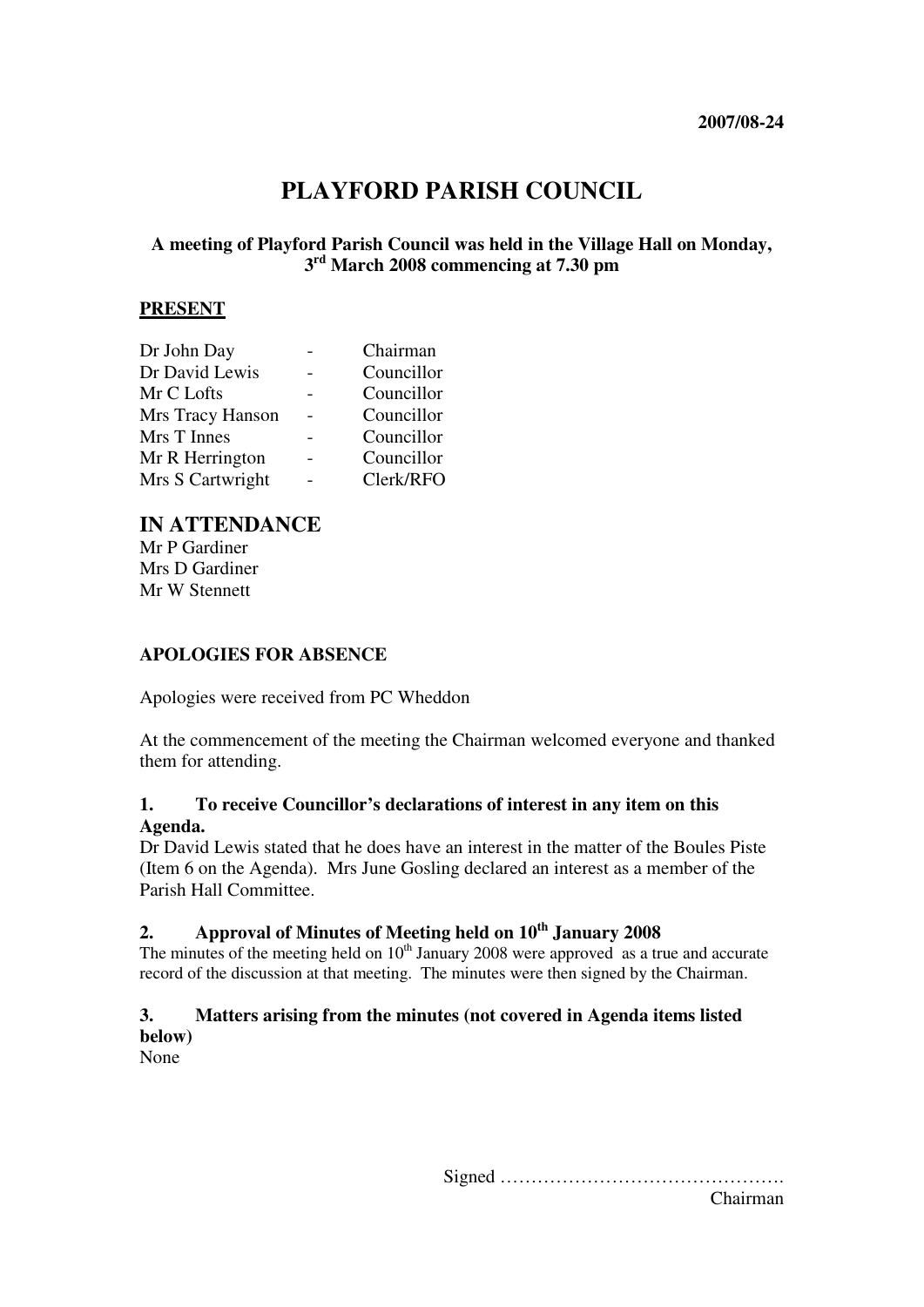### **4(a) Planning**

**C07/2122 Spindleberry, Church Lane, Playford.** This planning application has been withdrawn.

 **C07/2304 The Millers House, Butts Road, Playford, Ipswich, IP6 9DX. Insertion of three dormer windows, and erection of new roof over bay window on west elevation.** The Clerk had written to SCDC and informed them of a vote of no objection. The Council was waiting to hear the outcome of this planning application.

**C08/0094 Colonels Farm, Playford Road, Little Bealings, Woodbridge, IP13 6NE.** Erection of a shallow pitch cattle building. The Council raised a vote of no objection to this application and the Clerk was asked to write to SCDC and inform them.

### **4(b) Local Development Framework (also included under "Planning")**

Documents relating to the above had been circulated prior to the meeting, unfortunately these had not reached some councillors. It was agreed that the information (especially the map) was a bit vague and that a special meeting should be called to discuss this in more detail. The clerk was asked to put a notice on the public notice board informing residents that an open meeting would be held on Monday,  $17<sup>th</sup>$ March 2008.

It was agreed that to view planning applications in the Clerk's house was a bit intrusive and that councillors should revert back to the old "brown envelope" system.

### **5. County Councillor Peter Bellfield's Report.**

Councillor Peter Bellfield was asked to speak first as he was due to leave early. He reported that the council tax increase of 3.75% is less than inflation and that they had received £10 million more than expected so there will be no need to make service reductions. Bus services, care of the elderly and free travel for 16 year olds too and from school have all been saved. The Terms of reference from the Government are for unitary council which has it's  $+$ 's and minus's – one being that there will be less Councillors around. The timescale will cover 4 stages. The new authority starts in May 2010. Dr John Day asked about the numbers and sites of gypsy & traveller accommodation in the east of England in order that he can give comments by  $16<sup>th</sup>$ May. The clerk was asked to write or phone Steve Brown on 01394 444632. Dr David Lewis asked Mr Peter Bellfield re the state of the locality budget? Mrs June Gosling informed us that £1,000 had been promised to the Village Hall Committee from Mr Peter Bellfield's locality budget to cover part of the cost of a new laminate floor in the village hall and lighting outside in the car park. It was agreed that the Parish Council would pay for this work so that the VAT could be claimed back; to be reimbursed by the Village Hall Committee after payment.

> Signed ………………………………………. Chairman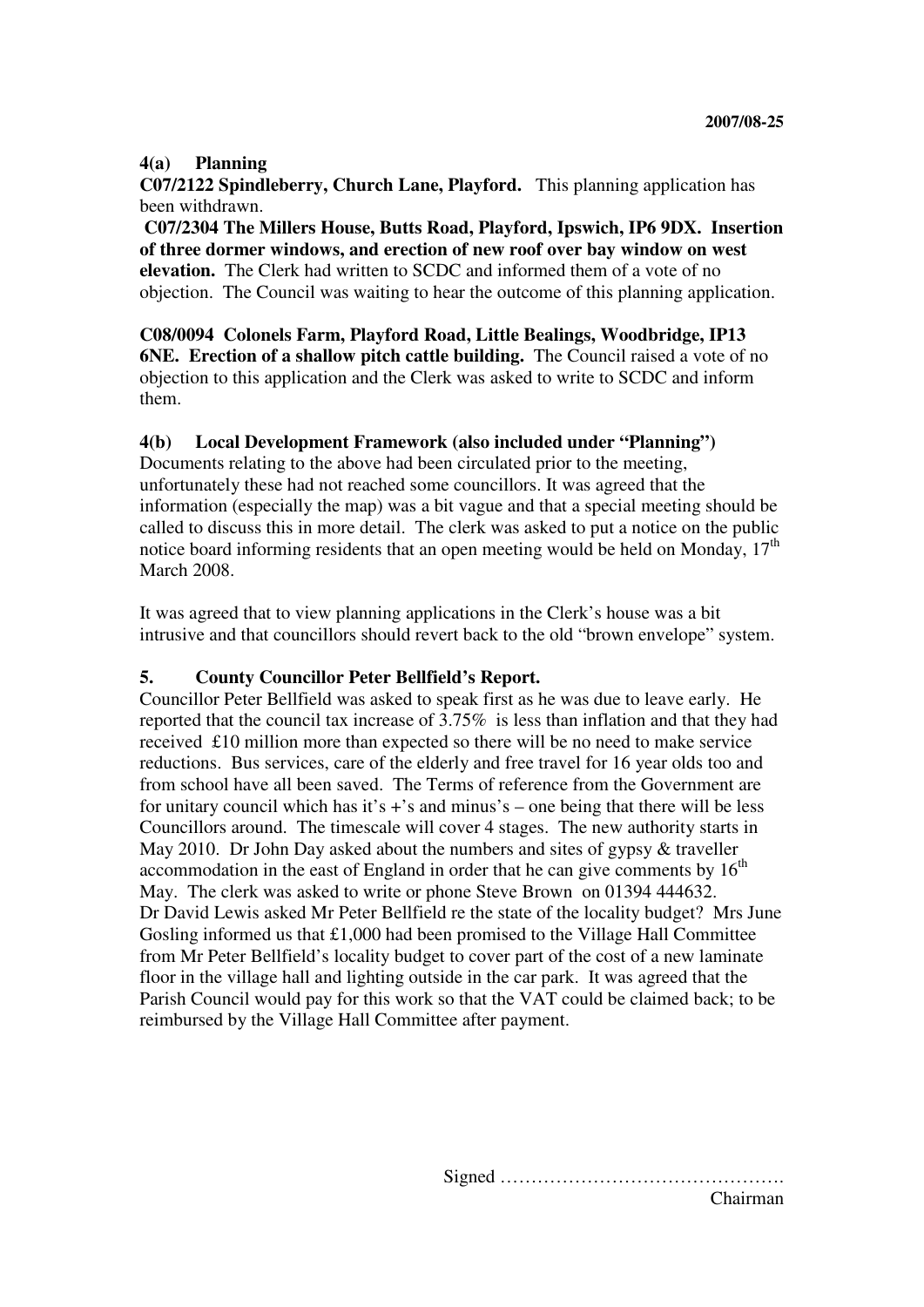#### **6. Boules Piste**

Dr David Lewis reported that it had been a very successful Season (which runs April to November). This year they have joined a Suffolk Coastal League. They have found over the past 18 months that the game takes longer than anticipated which involves them starting early and finishing late. The preferred option is to widen the piste by 50%. This would cost £850 plus VAT. In terms of funding the Boules players would be able to raise approximately £250 and Dr David Lewis suggested that they were looking for £600 plus VAT. In principle the councillors unanimously support this however will have to look at it under Finance (Item 14 of the Agenda). On the same topic the clerk was asked to contact SCC Grounds and find out how wide their grass cutter is.

### **7. Footpaths/Byways**

Mrs Tessa Innes declared an interest in footpath 19.

The "Ramblers Association" had contacted the Parish Council about the possibility of joining footpath 13 & 9 in Mr Stennett's land. Mr Stennett was able to report verbally that he was pleased to dedicate a connecting footpath between 13and 9. It was agreed to inform the Definitive Map Team in order to for this to be formally adopted.

Dr Day also raised the subject of potential difficulties with existing byways. Mr Stennett (as a landowner through\which an existing byway passes) had received a letter from Ms Debbie Adams of SCC re: improving the surface of byway 19 thus making it more accessible for commuter traffic. "Commuter traffic" was not specified and the biggest concern is motorised access. Mr William Stennett was waiting to hear back from Ms Debbie Adams and would keep the Parish Council informed. The Parish Council shared Mr Stennetts concerns and it was agreed that as a Parish Council he should ask that the route be subject to a "traffic regulation order". Once a response was received from Ms Debbie Adams, Mr William Stennett would get in touch with the Chairman.

### **8. Grass Cutting/Hedge Cutting**

The fallen tree in Brook Lane belongs to Mr Charles Lofts who agreed to have it cut up. Mr John Wesley and the probation team were coming to the village on Tuesday,  $25<sup>th</sup>$  March to cut the grass. Mr Charles Lofts kindly agreed to put his trailer out for their use.

### **9. Website**

Mr Phil Holmes was to be thanked for taking on the Playford Website. Dr David Lewis asked how much it would cost for the domain since if it was to be moved it would no longer be free. The clerk informed him that it was approximately £10 per two years.

### **10. Welcome Leaflet**

This will be finished shortly and printed off at Suffolk Coastal District Council. It will then need to be distributed.

Signed ……………………………………….